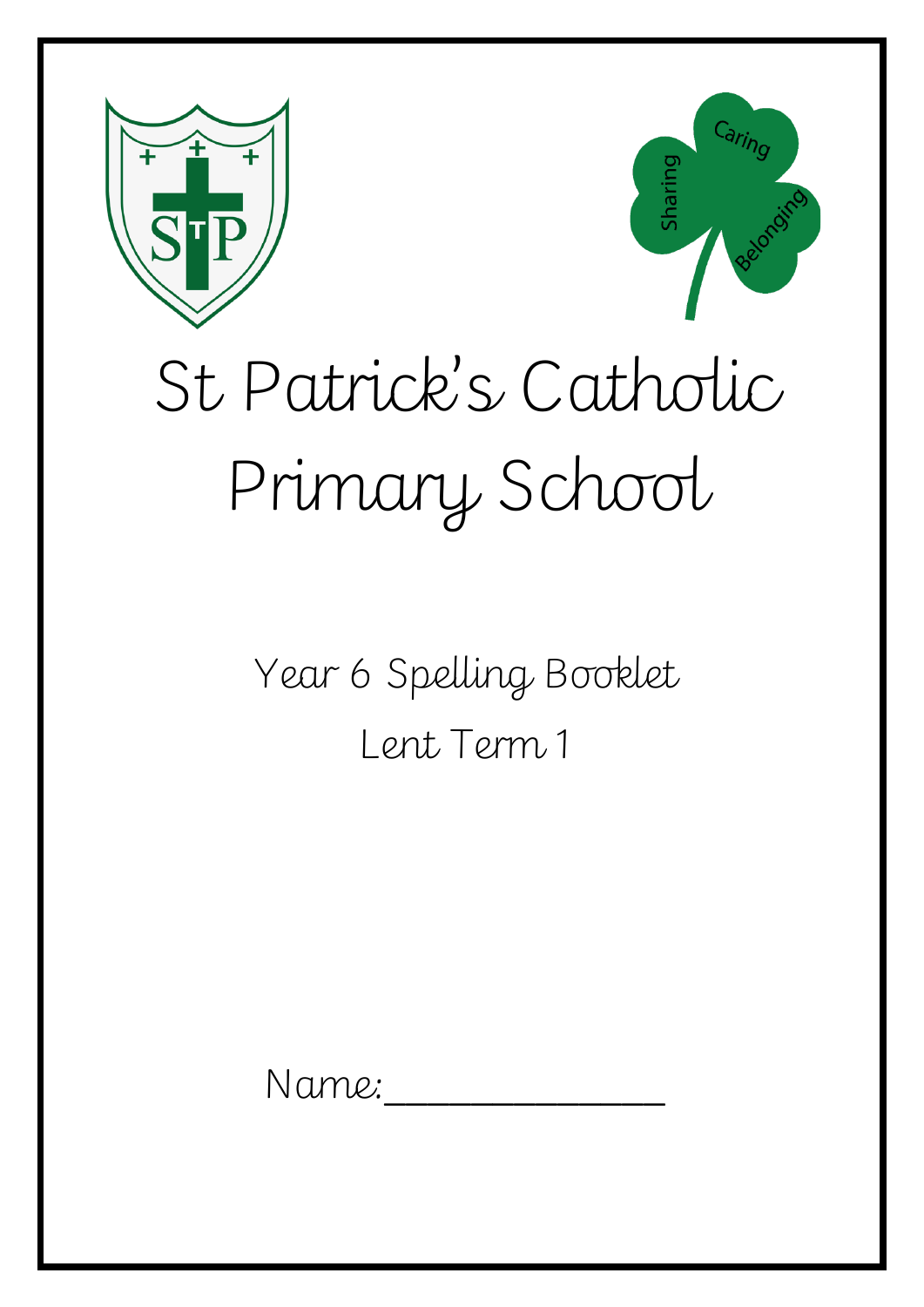#### Dear Year 6 families,

This is your child's spelling booklet. It contains all of our weekly spelling lists for this term.

The children should practise their spellings on a regular basis to ensure that they are prepared for their spelling test, which takes place every Friday afternoon.

Although the children have an allocated slot to practise their spellings in our daily spelling and handwriting session, it is important for your child to practise their spellings at home.

Please see the next couple of pages where I have included some different activities to support your child's spelling practise.

Thank you for your continued support!

Miss Godfrey, Mrs Pyatt, Mrs Lewis and Mrs Stevenson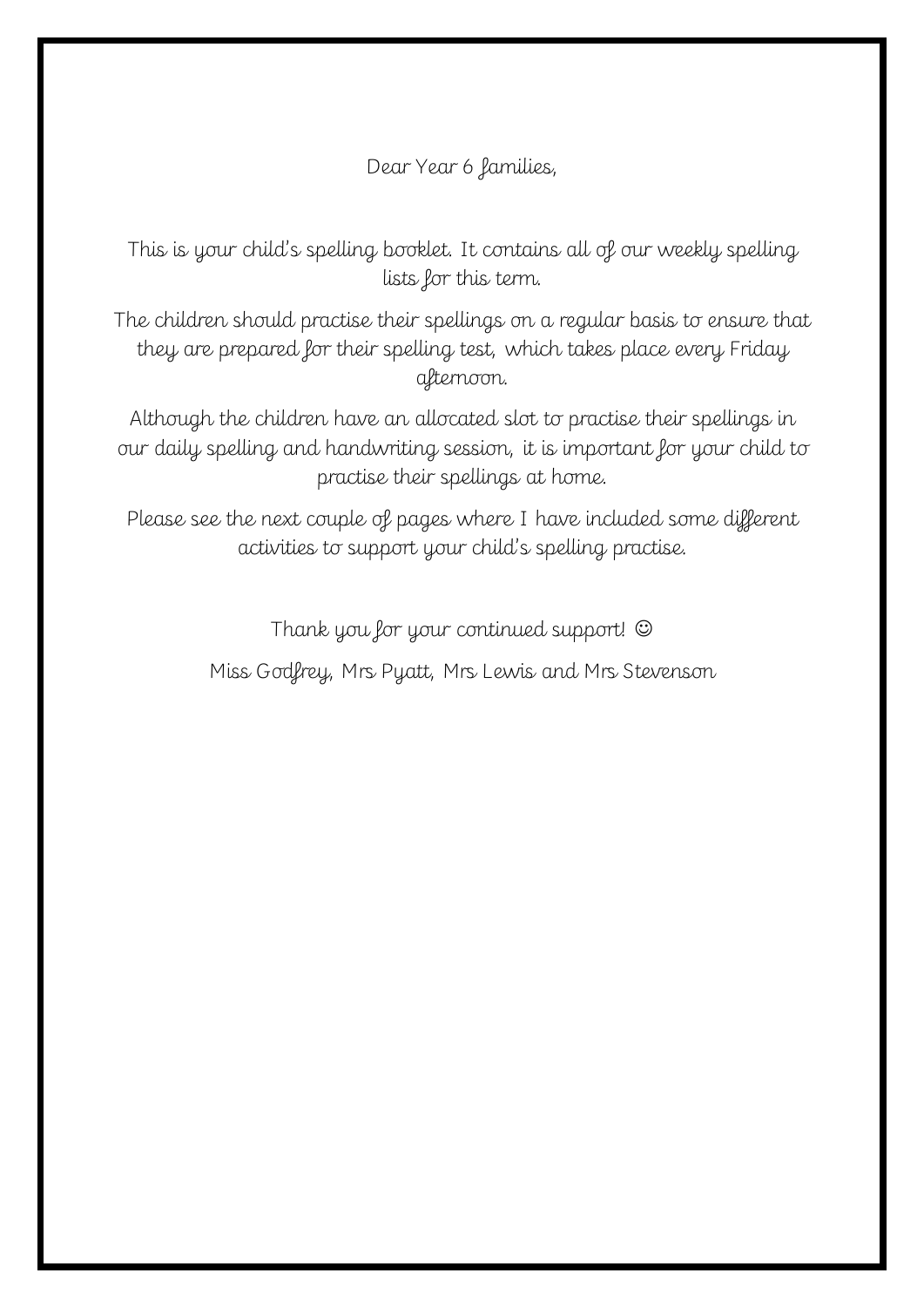| Look, say, cover,<br>write, check                | This is probably the most common strategy used to learn spellings.<br>Look: first look at the whole word carefully and if there is one part of the<br>word that is difficult, look at that part in more detail.<br>Say: say the word as you look at it, using different ways of pronouncing<br>it if that will make it more memorable.<br>Cover: cover the word.<br>Write: write the word from memory, saying the word as you do so.<br>Check: Have you got it right? If yes, try writing it again and again! If not,<br>start again - look, say, cover, write, check.                                                                                                                                                                           |  |  |
|--------------------------------------------------|--------------------------------------------------------------------------------------------------------------------------------------------------------------------------------------------------------------------------------------------------------------------------------------------------------------------------------------------------------------------------------------------------------------------------------------------------------------------------------------------------------------------------------------------------------------------------------------------------------------------------------------------------------------------------------------------------------------------------------------------------|--|--|
| Trace, copy and<br>replicate<br>(and then check) | This is a similar learning process to 'look, say, cover, write, check' but is<br>about developing automaticity and muscle memory.<br>Write the word out on a sheet of paper ensuring that it is spelt correctly<br>and it is large enough to trace over. Trace over the word and say it at<br>the same time. Move next to the word you have just written and write<br>it out as you say it. Turn the page over and write the word as you say it,<br>and then check that you have spelt it correctly.<br>If this is easy, do the same process for two different words at the same<br>time. Once you have written all your words this way and feel confident,<br>miss out the tracing and copying or the tracing alone and just write<br>the words |  |  |
| Segmentation<br>strategy                         | The splitting of a word into its constituent phonemes in the correct order<br>to support spelling.                                                                                                                                                                                                                                                                                                                                                                                                                                                                                                                                                                                                                                               |  |  |
| Quickwrite                                       | Writing the words linked to the teaching focus with speed and fluency.<br>The aim is to write as many words as possible within a time constraint.<br>Pupils can write words provided by the teacher or generate their own<br>examples. For example, in two minutes write as many words as possible<br>with the /i:/ phoneme.<br>This can be turned into a variety of competitive games including<br>working in teams and developing relay race approaches.                                                                                                                                                                                                                                                                                       |  |  |
| Drawing around<br>the word to show<br>the shape  | Draw around the words making a clear distinction in size where there<br>are ascenders and descenders. Look carefully at the shape of the word<br>and the letters in each box. Now try to write the word making sure that<br>you get the same shape.                                                                                                                                                                                                                                                                                                                                                                                                                                                                                              |  |  |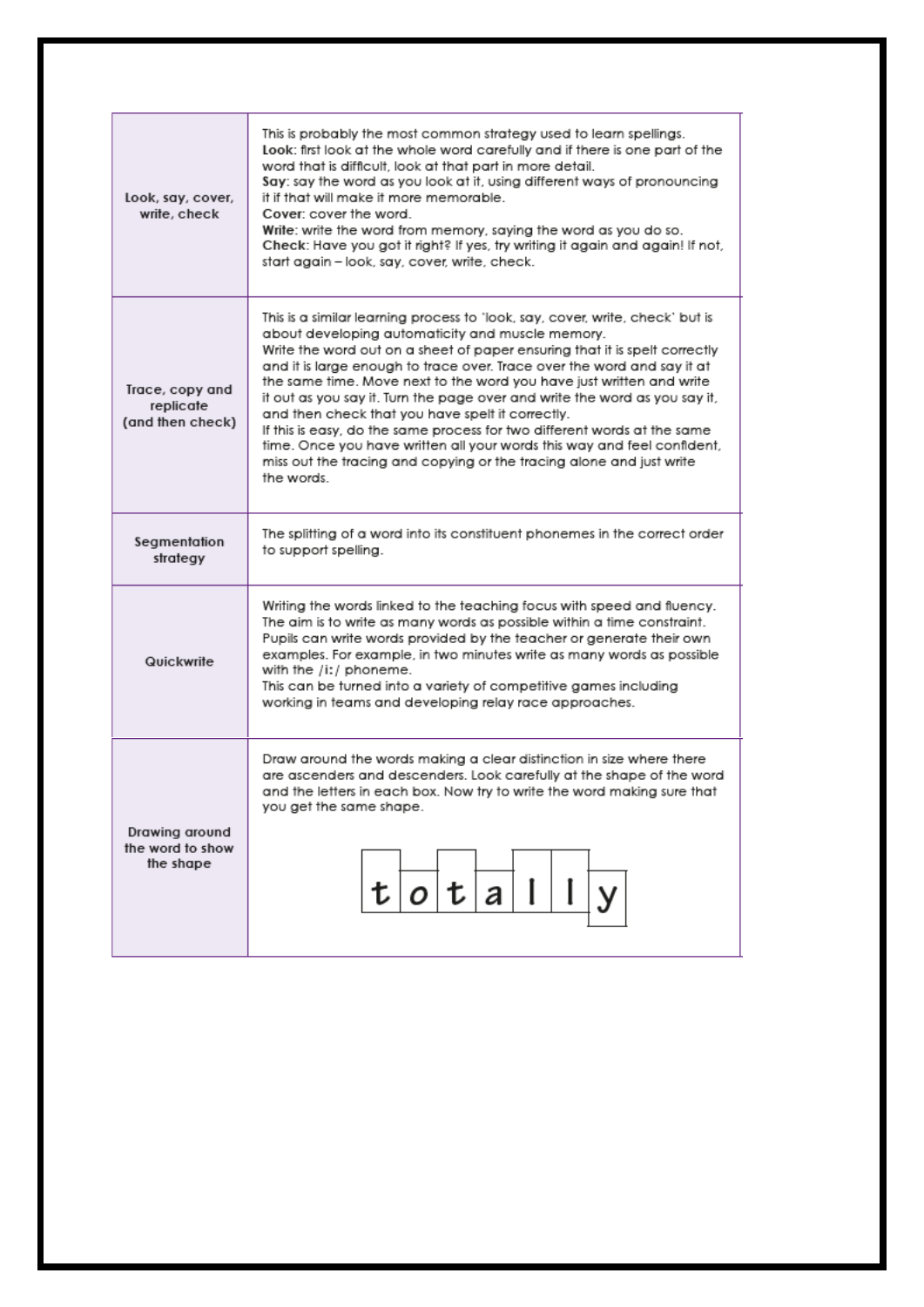| Drawing an image<br>around the word | This strategy is all about making a word memorable. It links to meaning<br>in order to try to make the spelling noticeable.<br>Mönärchy                                                                                                                                                                                                                                                                                                                                                                          |
|-------------------------------------|------------------------------------------------------------------------------------------------------------------------------------------------------------------------------------------------------------------------------------------------------------------------------------------------------------------------------------------------------------------------------------------------------------------------------------------------------------------------------------------------------------------|
|                                     | You can't use this method as your main method of learning spellings, but<br>it might work on those that are just a little more difficult to remember.                                                                                                                                                                                                                                                                                                                                                            |
| Words without<br>vowels             | This strategy is useful where the vowel choices are the challenge in the<br>words. Write the words without the vowels and pupils have to choose<br>the correct grapheme to put in the space. For example, for the word<br>field:<br>ld                                                                                                                                                                                                                                                                           |
|                                     |                                                                                                                                                                                                                                                                                                                                                                                                                                                                                                                  |
| Pyramid words                       | This method of learning words forces you to think of each letter separately.<br>p<br>pу<br>pyr<br>pyra<br>pyram<br>pyrami<br>pyramid                                                                                                                                                                                                                                                                                                                                                                             |
|                                     | You can then reverse the process so that you end up with a diamond.                                                                                                                                                                                                                                                                                                                                                                                                                                              |
| Other strategies                    | Other methods can include:<br>. Rainbow writing. Using coloured pencils in different ways can help to<br>make parts of words memorable. You could highlight the tricky part<br>s of the word or write the tricky part in a different colour. You could<br>also write each letter in a different colour, or write the word in red.<br>then overlay in orange, yellow and so on.<br>. Making up memorable 'silly sentences' containing the word<br>• Saying the word in a funny way – for example, pronouncing the |
|                                     | 'silent' letters in a word.                                                                                                                                                                                                                                                                                                                                                                                                                                                                                      |

• Clapping and counting to identify the syllables in a word.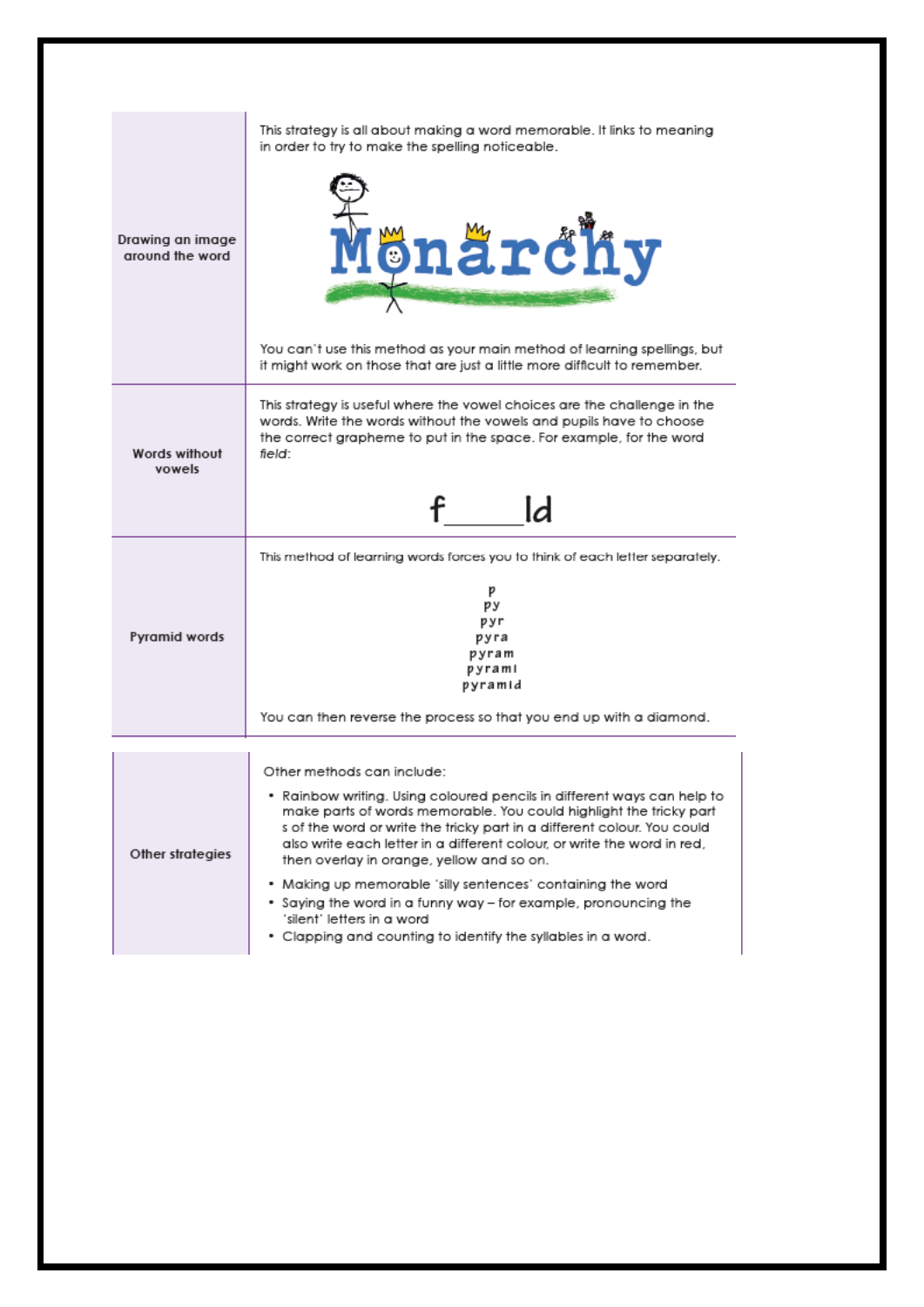Test date: Friday 7 th January 2022

Spelling rule: Words with endings /shuhl/ after a consonant letter

|                           | Attempt 1 | Attempt 2 | Attempt 3 |
|---------------------------|-----------|-----------|-----------|
| influential               |           |           |           |
| martial                   |           |           |           |
| spatial                   |           |           |           |
| partial                   |           |           |           |
| confidential              |           |           |           |
| essential                 |           |           |           |
| substantial               |           |           |           |
| potential                 |           |           |           |
| sequential                |           |           |           |
| torrential                |           |           |           |
| Additional practise space |           |           |           |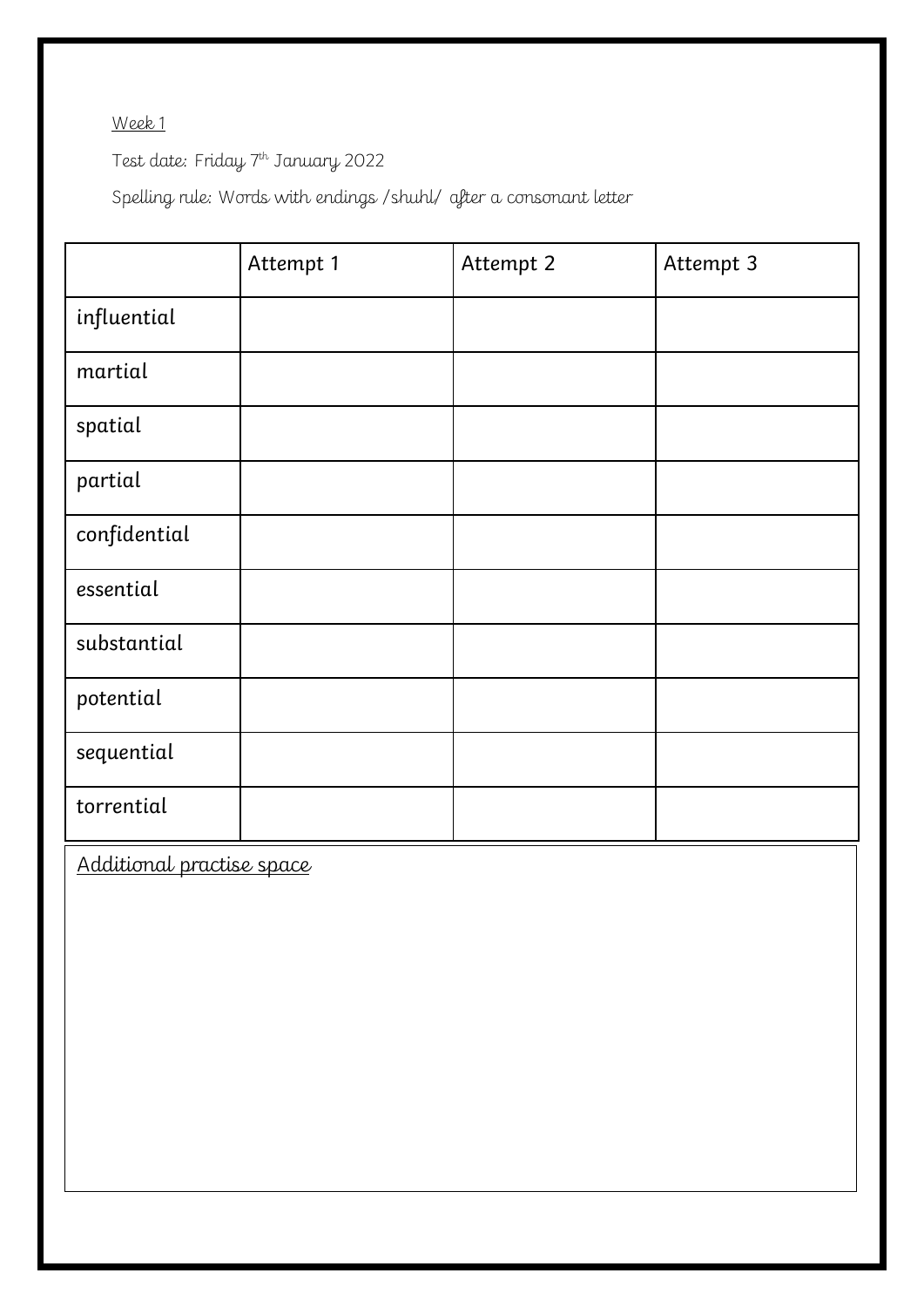Test: Friday 14th January 2022

Spelling rule: Words with the common letter string 'acc' at the beginning of words

|                           | Attempt 1 | Attempt 2 | Attempt 3 |
|---------------------------|-----------|-----------|-----------|
| accompany                 |           |           |           |
| accommodate               |           |           |           |
| access                    |           |           |           |
| accuse                    |           |           |           |
| accost                    |           |           |           |
| accrue                    |           |           |           |
| accuracy                  |           |           |           |
| accomplish                |           |           |           |
| accumulate                |           |           |           |
| accentuate                |           |           |           |
| Additional practise space |           |           |           |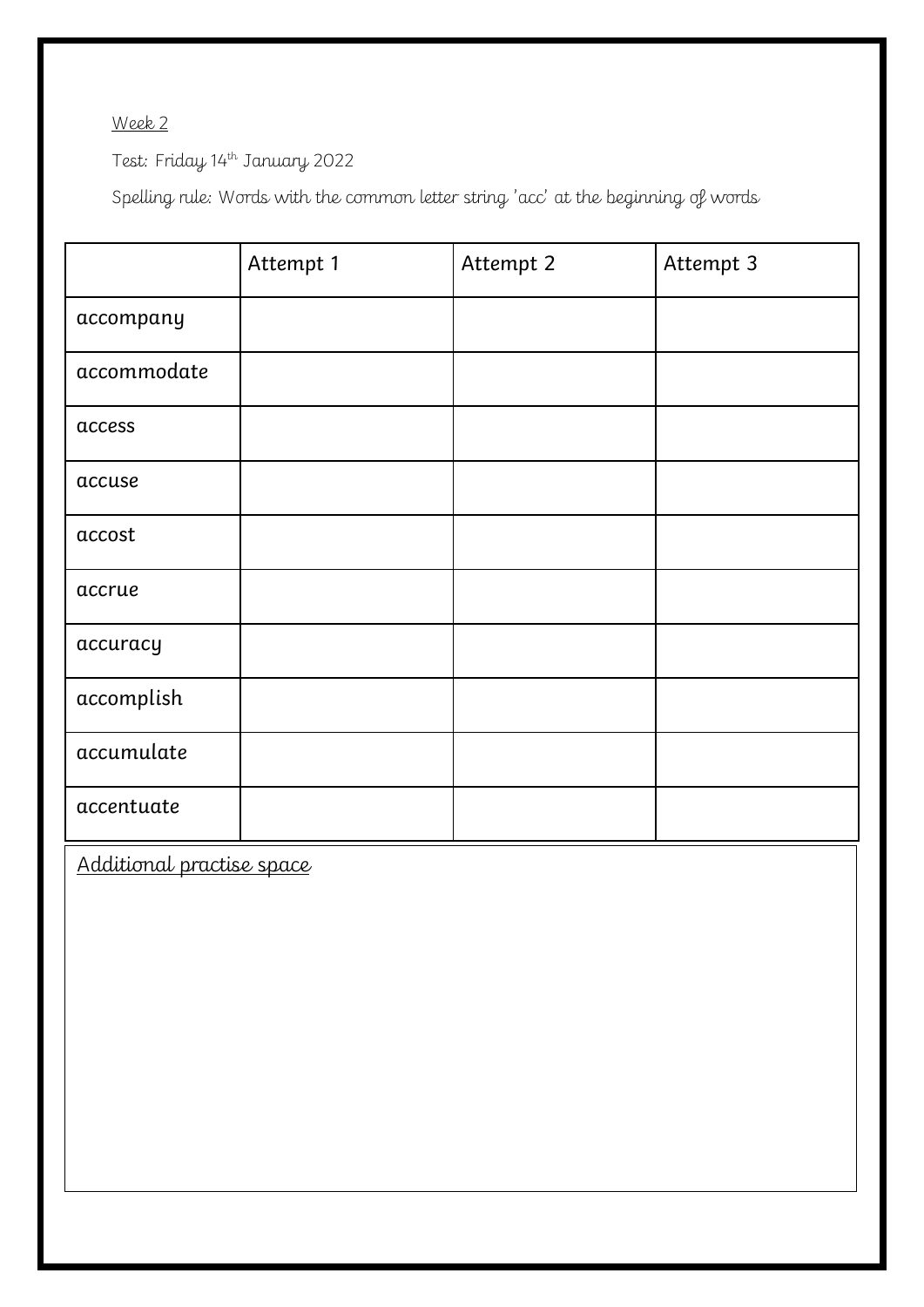Test: Friday 21st January 2022

Spelling rule: Words ending in '-ably

|                           | Attempt 1 | Attempt 2 | Attempt 3 |
|---------------------------|-----------|-----------|-----------|
| changeably                |           |           |           |
| noticeably                |           |           |           |
| dependably                |           |           |           |
| comfortably               |           |           |           |
| reasonably                |           |           |           |
| adorably                  |           |           |           |
| valuably                  |           |           |           |
| believably                |           |           |           |
| considerably              |           |           |           |
| tolerably                 |           |           |           |
| Additional practise space |           |           |           |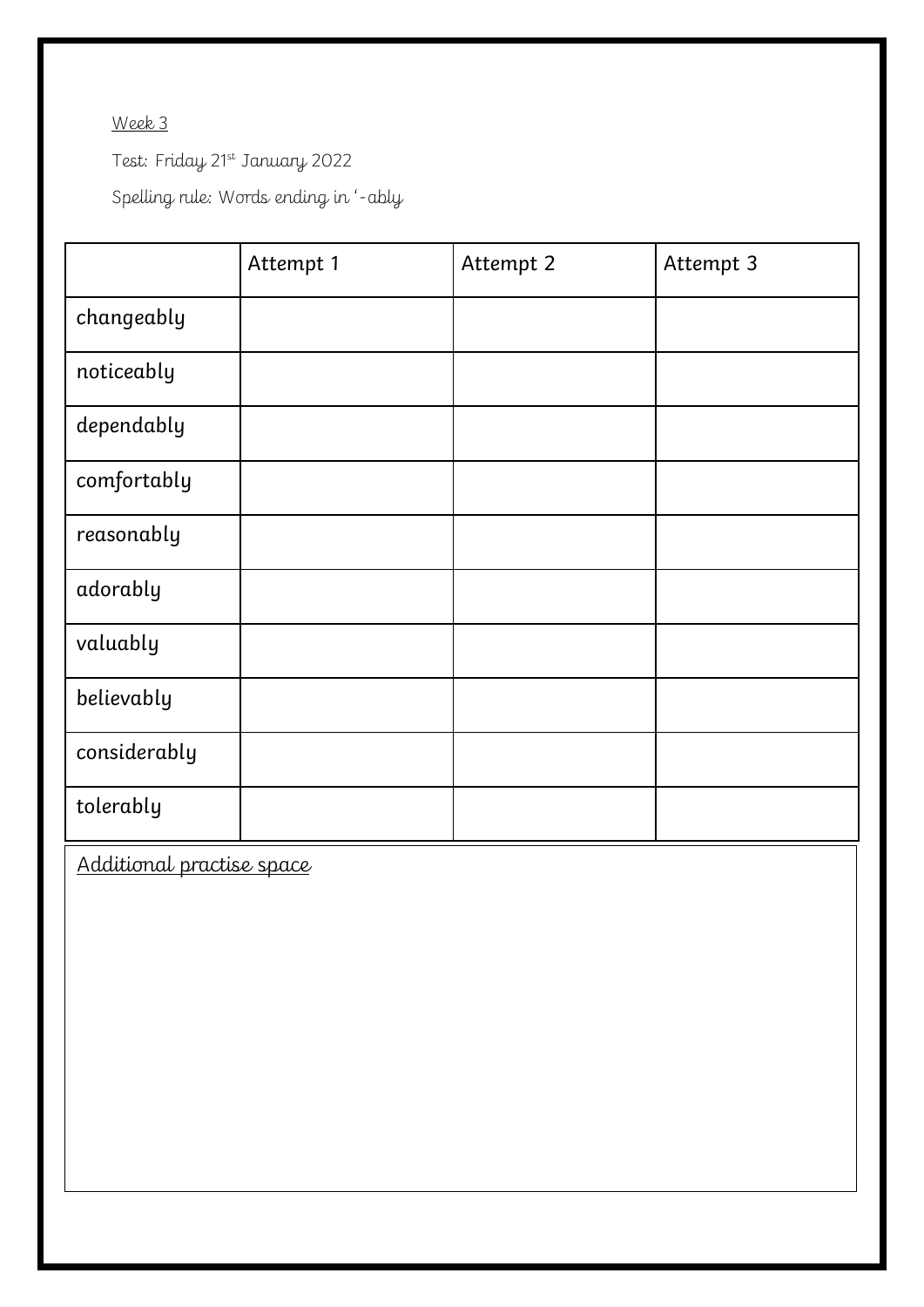Test: Friday 28th January 2022

Spelling rule: Words ending in '-ible'

| Attempt 1                 | Attempt 2 | Attempt 3 |  |
|---------------------------|-----------|-----------|--|
|                           |           |           |  |
|                           |           |           |  |
|                           |           |           |  |
|                           |           |           |  |
|                           |           |           |  |
|                           |           |           |  |
|                           |           |           |  |
|                           |           |           |  |
|                           |           |           |  |
|                           |           |           |  |
| Additional practise space |           |           |  |
|                           |           |           |  |
|                           |           |           |  |
|                           |           |           |  |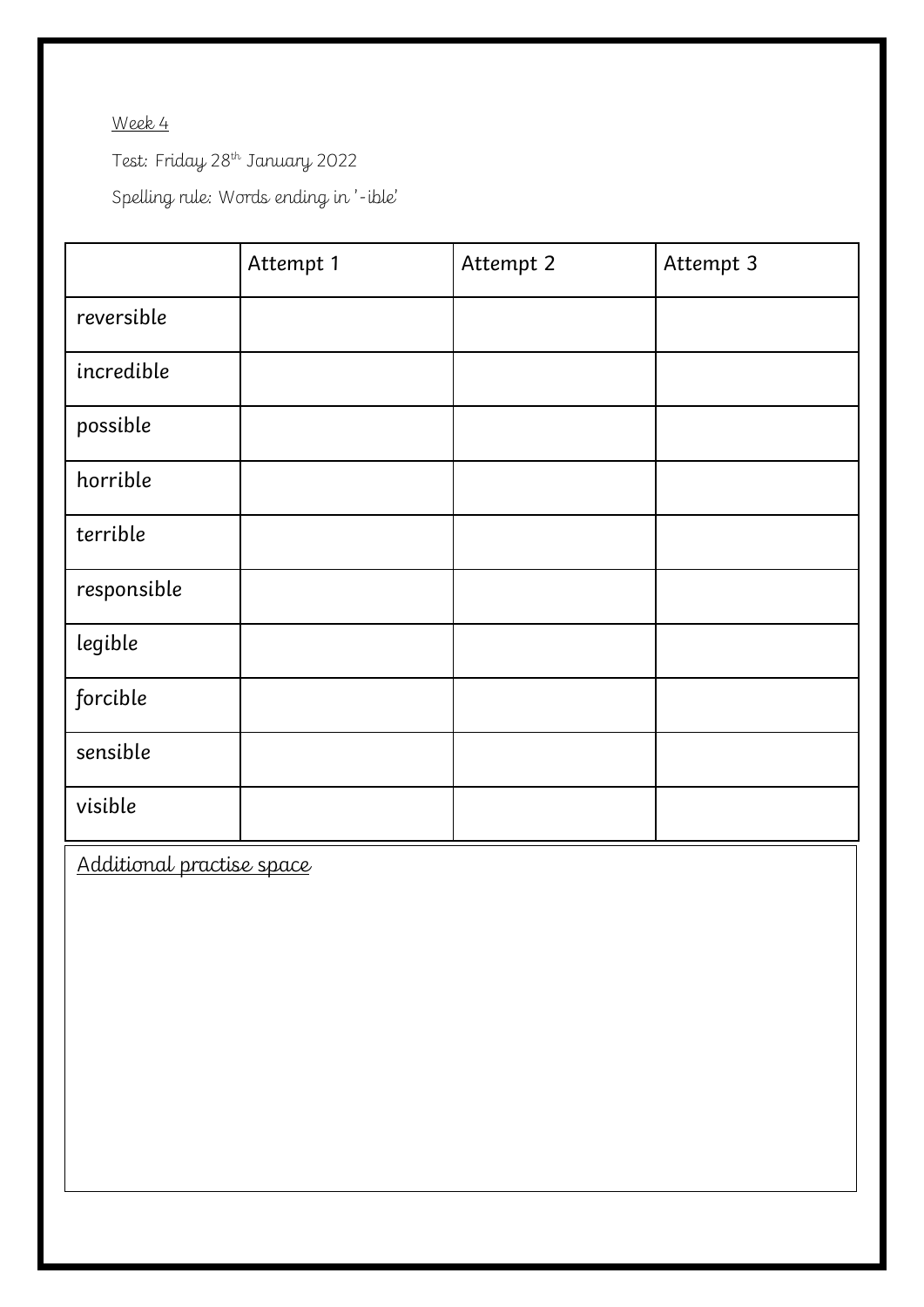Test: Friday 4 th February 2022

Spelling rule: Adding the suffix '-ibly' to create an adverb

|                           | Attempt 1 | Attempt 2 | Attempt 3 |
|---------------------------|-----------|-----------|-----------|
| reversibly                |           |           |           |
| responsibly               |           |           |           |
| possibly                  |           |           |           |
| horribly                  |           |           |           |
| terribly                  |           |           |           |
| visibly                   |           |           |           |
| incredibly                |           |           |           |
| sensibly                  |           |           |           |
| forcibly                  |           |           |           |
| legibly                   |           |           |           |
| Additional practise space |           |           |           |
|                           |           |           |           |
|                           |           |           |           |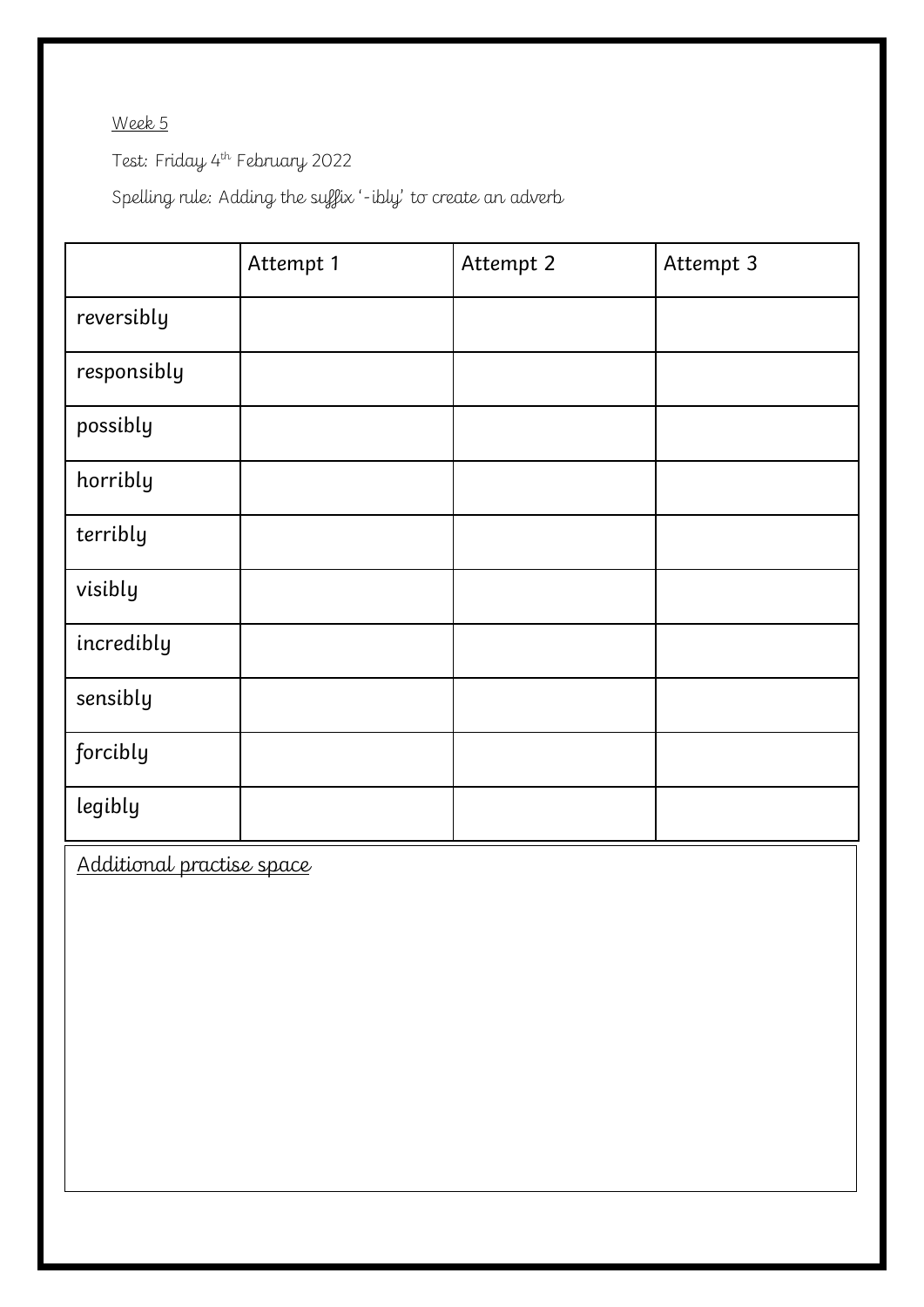Test: Thursday 10th February 2022

Spelling rule: Changing '-ent' to –ence.

|                           | Attempt 1 | Attempt 2 | Attempt 3 |
|---------------------------|-----------|-----------|-----------|
| excellent                 |           |           |           |
| excellence                |           |           |           |
| silent                    |           |           |           |
| silence                   |           |           |           |
| evident                   |           |           |           |
| evidence                  |           |           |           |
| convenient                |           |           |           |
| convenience               |           |           |           |
| different                 |           |           |           |
| difference                |           |           |           |
| Additional practise space |           |           |           |